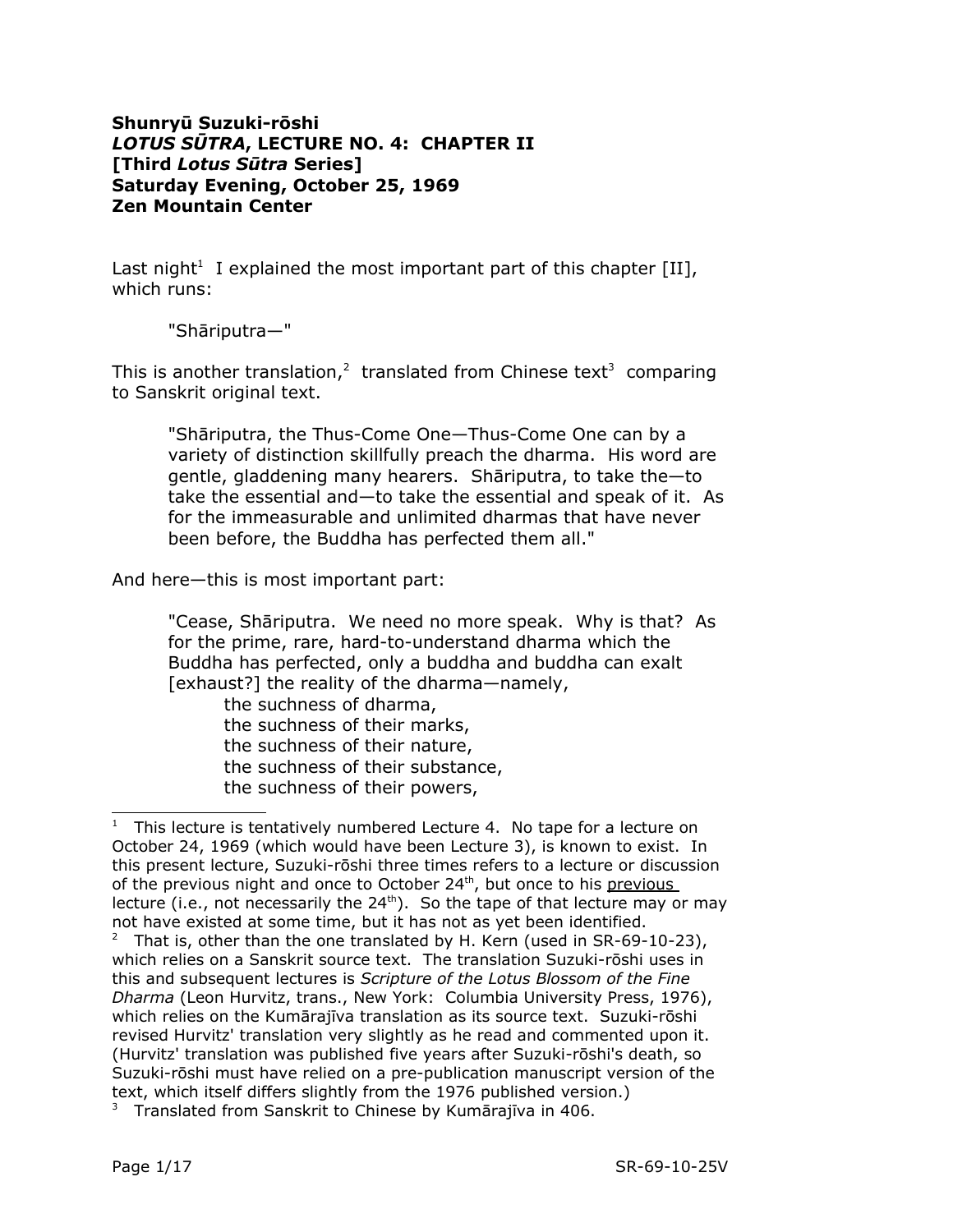the suchness of their functions, the suchness of their causes, the suchness of their conditions, the suchness of their effects, the suchness of their retribution, and the absolute equality of their beginning and end."

And here there is important words. Reality of these dharmas—reality of these dharmas—reality of these dharma I explained last night: how things exist, and namely suchness of the dharma, and the suchness of their marks, and suchness of their nature, suchness of their substance. But all those things in word [are] another version of "things changes and things has no self-nature." And things are originally organic: one whole being, which makes one whole lives [life?]. That is the fundamental teaching of this sūtra.

And to have this kind of understanding—view of life, view of nature—is the Buddha's wisdom. And, in this chapter—in this sūtra they— Buddha put emphasis on this point. And I refer to the—and I refer to *Shōbōgenzō*: [4](#page-1-0) "Only dharma—only buddha and buddha can exalt [exhaust?] the reality of these dharma." "Only buddha and buddha can exalt [exhaust?] the reality of dharmas." This is very important.

In *Shōbōgenzō* there is one chapter just for this words: "only buddha."[5](#page-1-1) Buddha understand buddha. That is actually how we transmit Buddhism, you know: When disciple become disciple, in its true sense, disciple may have transmission. When disciple became really disciple, there is no other person but—but him. He is the only he represent all being[s] because everything exist in—everything exist has interdependency to the rest of the being[s]. So he include—his life include everything. And teacher's everyday life include everything. Then there is no difference between teacher and disciple. When teacher and disciple understand things—dharma in this way, there is although there is nothing to transmit, but teacher and disciple can share the same life. That is how we transmit our way.

In Japanese, *yuibutsu-yobutsu.* [6](#page-1-2) *Yuibutsu-yobutsu.* Ot- [partial word]—it means that "buddha with buddha"—"only buddha with only buddha." The—this is famous term—*yuibutsu-yobutsu*—famous term for Sōtō priests, especially. *Yuibutsu-yobutsu-nainōgūjin*. [7](#page-1-3) It is a

<span id="page-1-0"></span><sup>4</sup> Possibly in *Shōbōgenzō* "Yuibutsu-yobutsu" ("Buddhas Alone, Together with Buddhas"). A similar phrase is also found in *Shōbōgenzō* "Hokke-tenhokke."

<span id="page-1-1"></span><sup>5</sup> *Ibid.*

<span id="page-1-2"></span><sup>6</sup> *Yuibutsu-yobutsu*: *yui*: "only" or "solely"; + *yo*: "and" or "together with"; + *butsu*: "buddha." Hence, "Buddhas alone, together with buddhas." (Suzuki-rōshi also commented on this term in Lecture SR-70-07-13.)

<span id="page-1-3"></span><sup>7</sup> "The way can be realized by a buddha alone."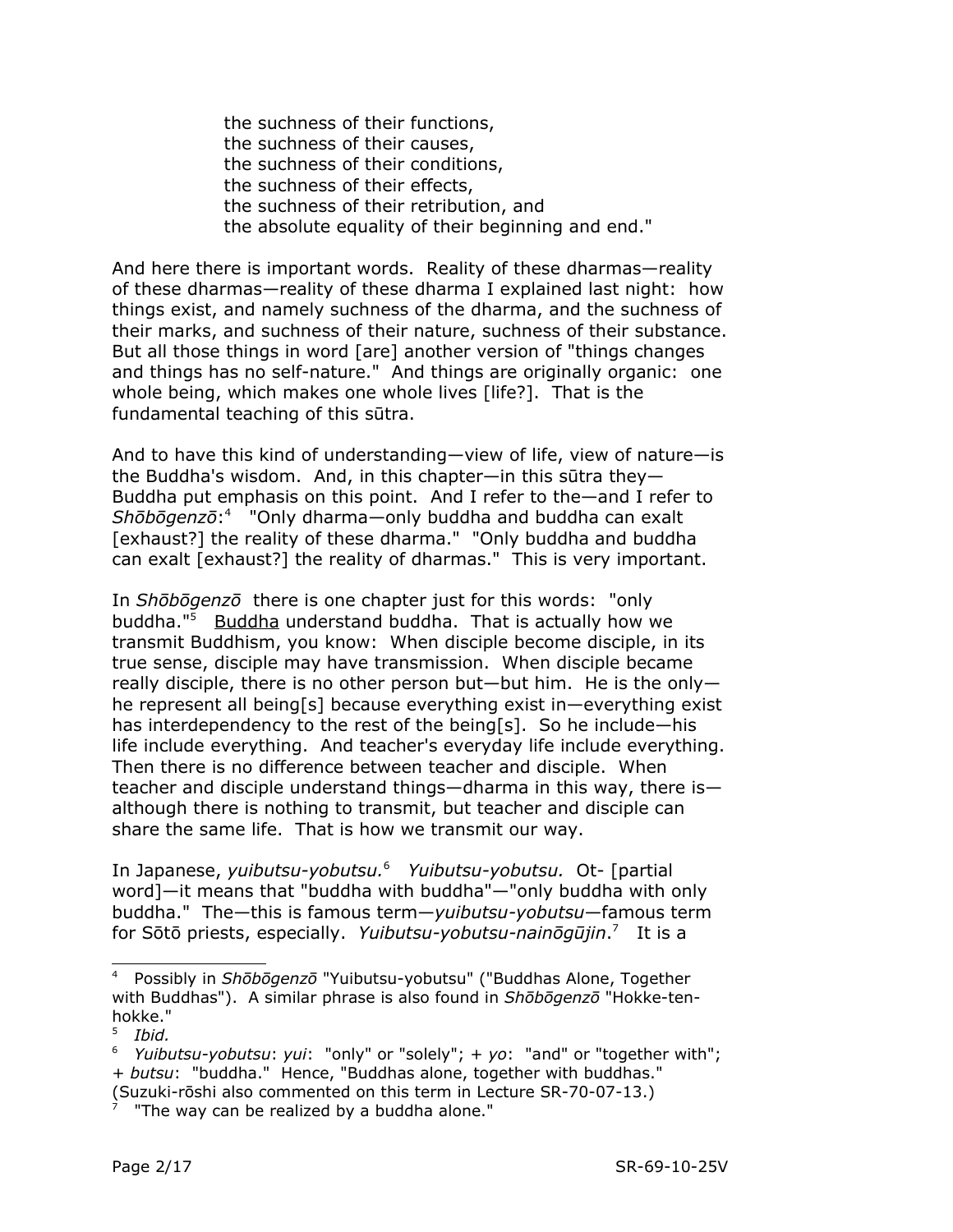kind of stock term for us. Only buddha—one buddha exalt [exhaust?] everything, you know. Always one buddha exalt [exhaust?] everything. Only buddha include everything. Only buddha—only one activity exalt [exhaust?] all the activity in the world. This is, you know, this point should be understood from various angle. Then this understanding will be extended—the extend this—the teaching of this point will be the whole sūtra.

So skillfulness or means is not second principle. All the activity which is called "skillfulness of buddha," all the dharma which was left by Buddha with skillfulness is, you know, nothing but the real teaching itself—the first principle itself. When we practice this skillfulness in its true sense, that is nothing but the—all the dharma we have as a Buddhist.

So skillfulness is not any more skillfulness. But usually when we say "skillfulness," you need some special practice. And because of this practice, you will attain some special teaching—dharma, like the first so-called-it first principle. But for—for Zen there is no first principle. What we have is just skillful means, which we practice moment-aftermoment. That is the first principle itself.

But, you know, how we attain this kind of skillfulness—not "skillfulness," but—its—it depend on how seriously we practice this. Only when you are involved in your activity, moment after moment completely, that is what we mean by "skillfulness."

And as long as you make your best—even though you make mistake, that is also skillfulness, according to this sūtra. But usually, you know, they don't understand in that way. "If you make some mistake, that is not skillfulness. That is not good skill. Until you have," you know, "—do something without any mistake, you have no dharma, or you have no first principle." That is usual understand[ing], and that is more like *shrāvakayāka* [8](#page-2-0) way.

You know, here in this translation there is many words "voice-hearer." Voice-hearer means, in Japanese, *shōmon.* [9](#page-2-1) *Shōmon* is the—actually Buddha's disciple who—who practiced Buddha's way with Buddha. And they think Buddha was great but we are not so great. This is, actually —this was mistake. So even Shāriputra, Buddha said, you haven't—he didn't actually say so, but—after long long time, this sūtra supposed to be told by Buddha the last time. This is the last sūtra for the—for his

<span id="page-2-0"></span><sup>8</sup> *shrāvakayāka*: "vehicle of the hearers." Also used to indicate the Hīnayāna way.

<span id="page-2-1"></span><sup>9</sup> *shōmon*: Japanese for Sanskrit *shrāvaka*, "hearer." Originally *shōmon* referred to an actual disciple of Shākyamuni Buddha. In Mahāyāna usage, it refers to a Hīnayāna practitioner who reaches the stage of an *arhat* by observing a great number of precepts.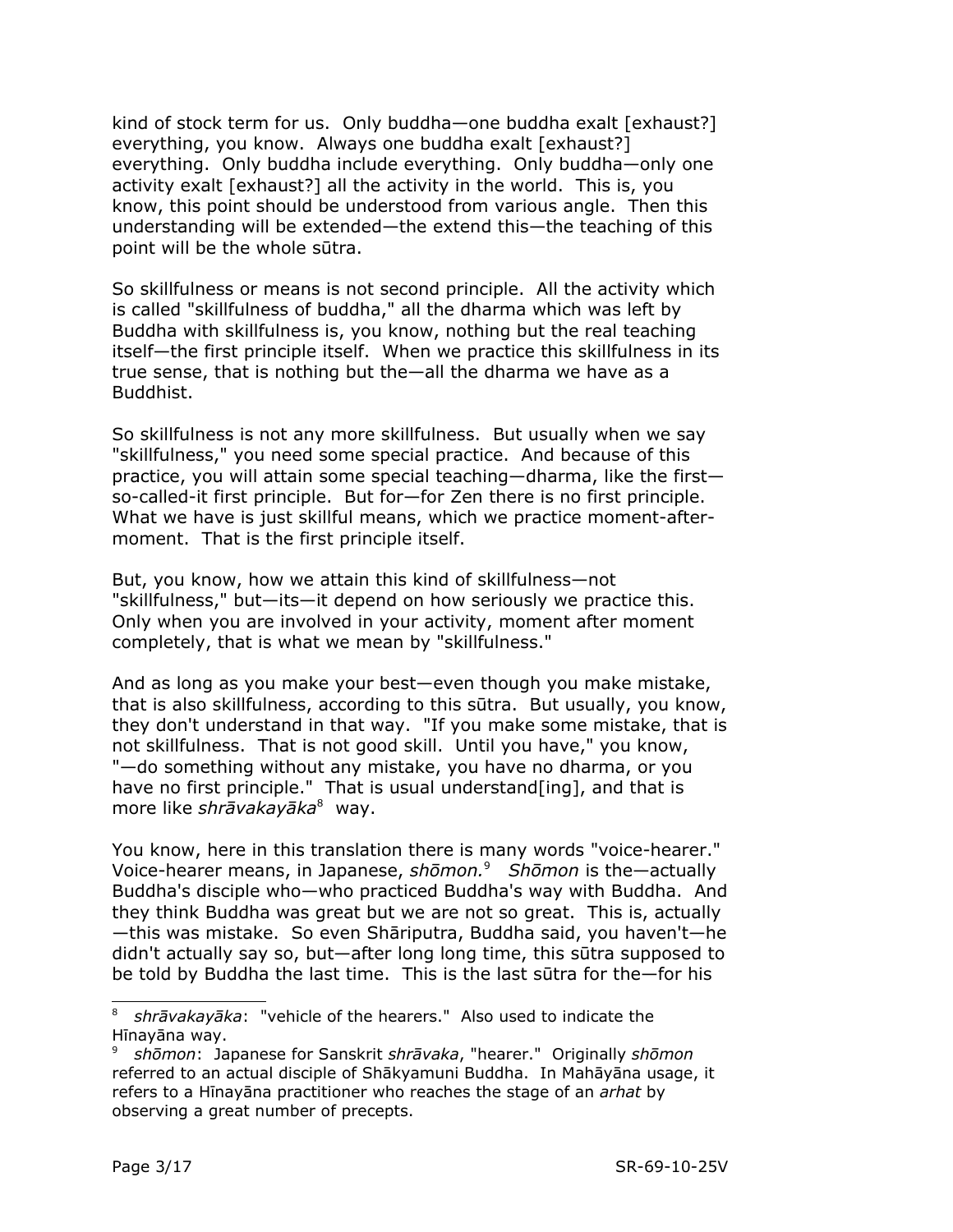disciple. And after they—his disciple attained no-outflow stage—*muroka* [10](#page-3-0)—in Chinese *muro-ka*—the—the final stage, Buddha said, you know, "The teaching which I am going to tell you will not be understood by you" [laughs]. So they [were] confused, you know. "After attaining highest stage, you don't understand."

Why he said so is because they thought, "We are *arhat*. [We are] next to, maybe, Buddha. But we are not Buddha, but we are *arhat*." So that was mistake, you know. Even [when] he started Buddhism, originally he was Buddha, you know. So there is no difference between—originally there is no difference between Buddha and his disciples. This understanding was missing, so that as long as you attach to this kind of dualistic idea—who is buddha and who is not buddha, who is perfect and who is not perfect—you will not understand this teaching. Or you will not have the Buddha's view of life, or Buddha's wisdom. Or you will not have shohō-jissō.<sup>[11](#page-3-1)</sup> You will not have "actual reality of the being," in which there is—everything is—has same value. Nothing can be separated from the other.

So this teaching is completely different [from that] which was told by Buddha in some dualistic way. That is why Buddha said, "You will not understand this teaching." Those points were the points I explained last night—in my last lecture.

At that time, the World-Honored One, wishing to restate this doctrine, spoke forth—spoke forth *gāthā*s, [12](#page-3-2) saying:

The same thing [as previous prose lines] is told by Buddha in style of *gāthā:*

"The Hero of the World is incalculable. Among gods, worldlings—among gods, worldlings, And all variety of living beings, There is none who can know the buddha[s]. As to the Buddha's strength, his fearlessness, His deliverance, and his *samadhi*s, as well as The other dharms[s] of Buddha, There is none who can fathom them."

I think you have to understand first in a dualistic way. Buddha's teaching is very profound—something more than he says. Because it

<span id="page-3-0"></span><sup>10</sup> *muro-ka:* an effect free from delusion or impurity; nirvāna; enlightenment.

<span id="page-3-1"></span><sup>11</sup> *shohō-jissō*: *sho*, "all" or "many"; + *hō*, physical and mental dharmas; + *jitsu*, "real"; + *sō*, "form." Hence, "All dharmas are real form."

<span id="page-3-2"></span><sup>12</sup> *gāthā* (San.): literally, "singly raising a chant." In a sūtra, *gāthā*s are stanzas of poetry that are independent of the preceding lines of prose; an independent verse.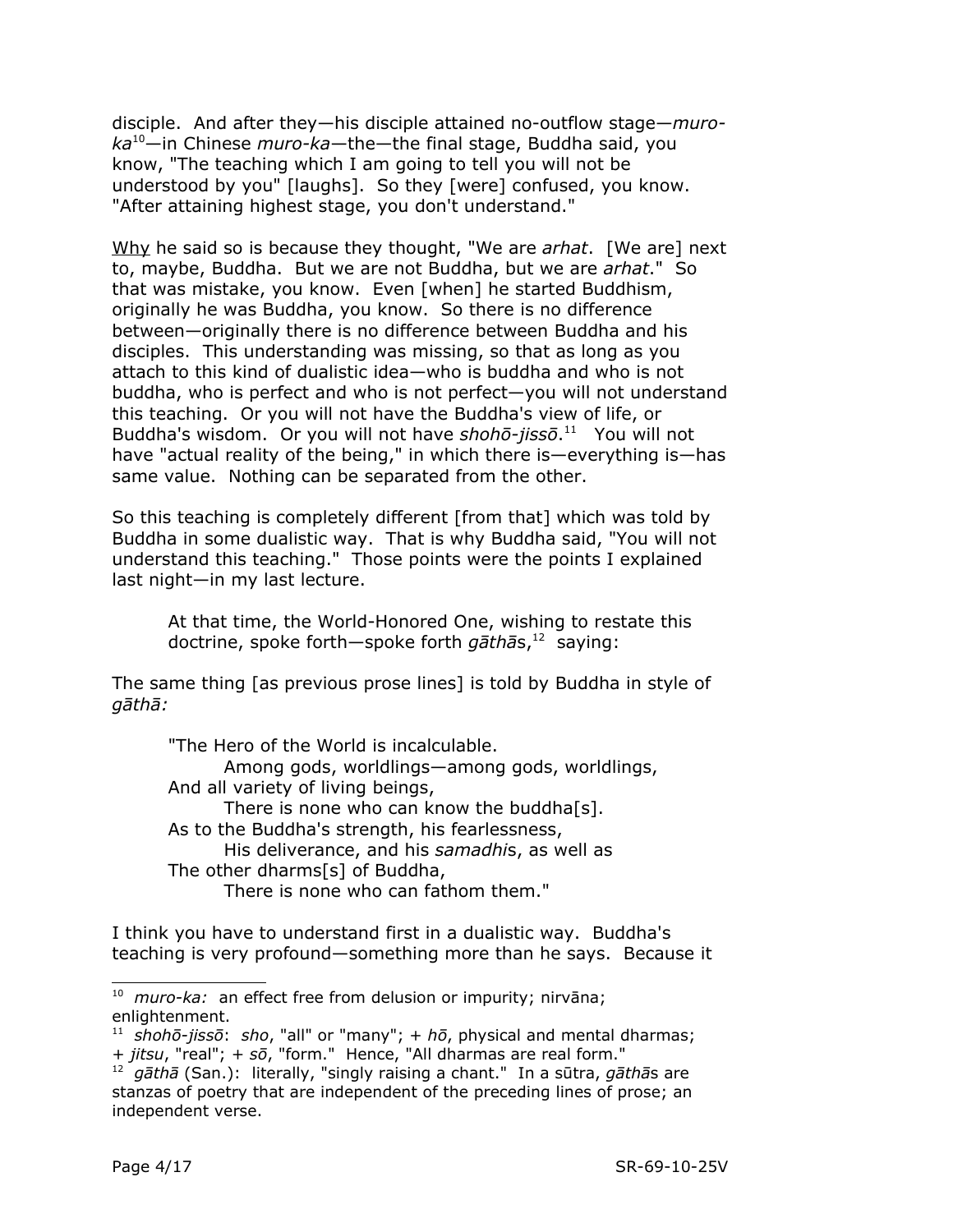is—it include our actual life which we have—we have had, and which we have, and which we will have, moment after—which will continue moment after moment in various meanings. So no one can—there is no one who can fathom it—fathom them. This is very important point.

"Formerly, following numberless buddhas, He fully trod the various paths, Those dharma are very profound and subtle, Hard to see and hard to understand."

Formerly, not only in this life but also his former life, in various way, following numberless buddhas, he fully trod the various paths. It is actually so. It is not just, you know, story, because his life include everyone's life. And when Buddha is Buddha, no—there is no other buddha, and there is no other disciple. There is none who can fathom them, like eyes cannot see eyes.

"Formerly, following numberless buddhas, He fully trod the various paths, These dharmas, very profound and subtle, Hard to see and hard to understand. Throughout countless millions of *kalpa*s—"

Having trodden those various paths on the ground of the way—or here there is some correction:<sup>[13](#page-4-0)</sup> "On the," maybe, "platform of the path."

"On the platform of the path, he was able to achieve the fruit: This is—I fully know."

Here is some—some words to explain.

"Throughout countless millions of *kalpa*s Having trodden those various paths; On the platform of the path—"

This is, you know—or, "ground of the way." Translated in this way. And in Sanskrit, *bodhi-maõóa*—or some people say *bodhi-maõóala*. Or maybe *bodhi-maõóa* is more—is correct. It means the place—in India, you know, or—when—in this sūtra it means where Buddha attain place where the Buddha attained enlightenment. And this is also important point in various sūtra. In *Vimalakīrti Sūtra* we have this words in some different meaning—connotation. Here it means the place he—Buddha attained enlightenment. Hmm. In its narrow sense, you know—or original meaning of *bodhi-maõóa* means—*maõóa* means the—some holy place. *Bodhi-maõóa* means place—holy place where

<span id="page-4-0"></span><sup>&</sup>lt;sup>13</sup> Probably in the Hurvitz manuscript.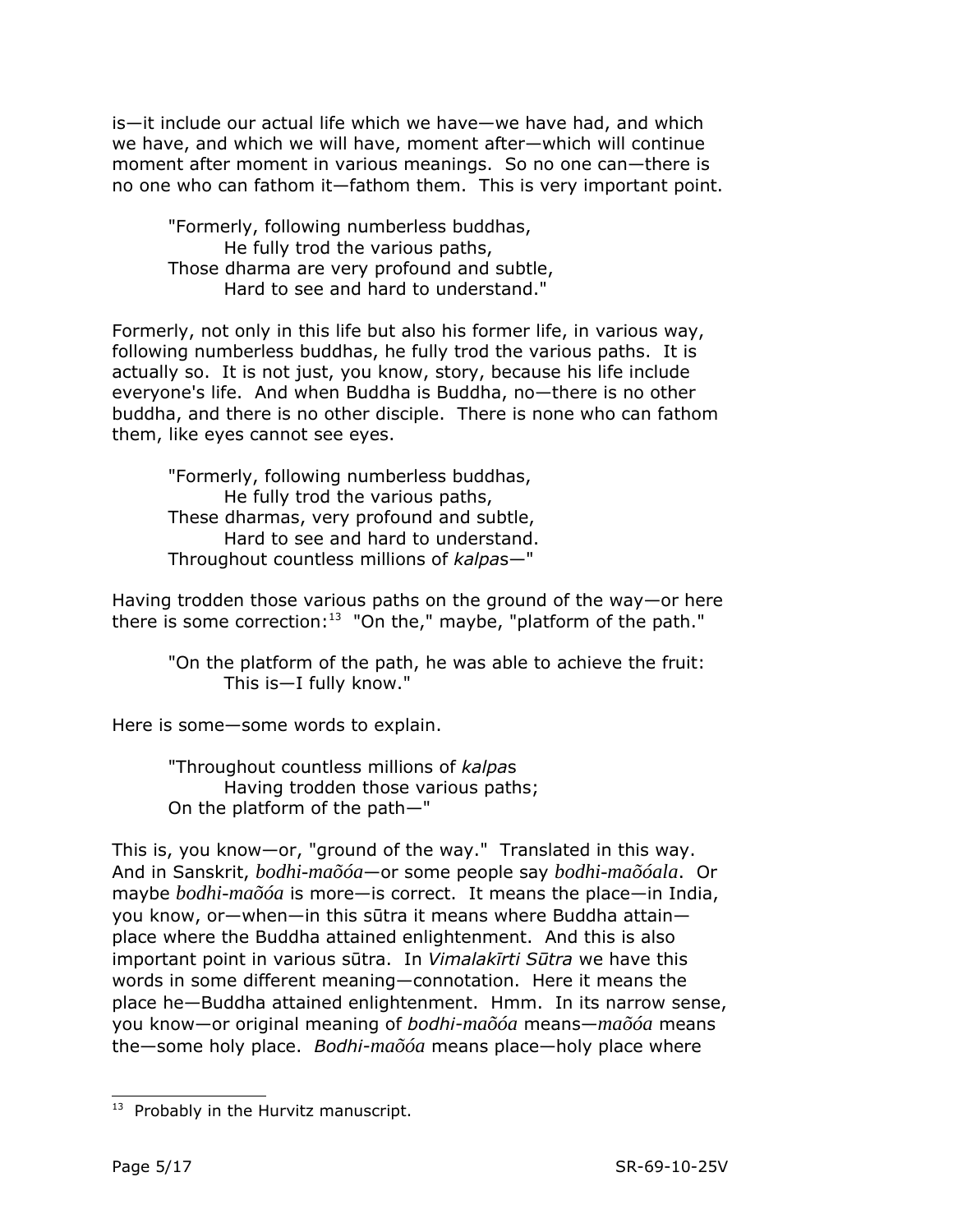*bodhi* [14](#page-5-0) was achieved. So where Buddha attained enlightenment, like Bodhi—under Bodhi tree, that is *bodhi-maõóa*.

And when people understand or people say this is—the translation of holy *maõóala* means—*maõóala* is—you know, when you make—I don't know how you make cheese out of milk, you know. At first you will take out the essence of the milk, getting rid of water. And you may you will make a cheese out of it. And in surface of—if you see the surface of the cheese, you will have some picture like *maõóala* which you cannot tell what—exactly what it is like, you know, Buddhist *maõóala*. That is *maõóala*, which is very essential of something essence of something, and which is very pure, and which is very beautiful. That is *maõóala*. So *bodhi-maõóala* is *maõóala* of pure teaching, where Buddha may practice his way.

And later, in its wide sense, wherever it is, if we practice our way, that is holy place. In Japanese or Chinese [it is] translated like *dōjō* —"practice hall." And later, in China, there were—there—they built many *dōjō* for some special practice, like zazen—zendō, you know. Zendō is special building to practice our way, or *dōjō* for chanting Amida Buddha's name. That kind of special building was built in China by various people, or various supporters of the sect.

But here it means "the place he attained enlightenment." On the path —on the—so, you can say, on—

"Under the Bodhi tree, he was able to achieve the fruit: This I fully knows."

So, you know, so according to the—according to Dōgen-zenji, you know, where we practice zazen, that is *dōjō*, and that is the *bodhimaõóa.* Not only under—so everywhere will be *bodhi-maõóala* if someone practice zazen there. That is actually what Dōgen-zenji meant.

"As to such great fruits and retribution as these, Such varied doctrines of nature and marks, I and the buddha of the ten directions Are the only ones who can know these things. These dharmas cannot be demonstrated; Signs of words are quiescent in—in them.

*[Repeats.]*

Sign of words are quiescent in them. Among the remaining kinds of living beings

<span id="page-5-0"></span><sup>14</sup> *bodhi* (San.): truth; state of truth.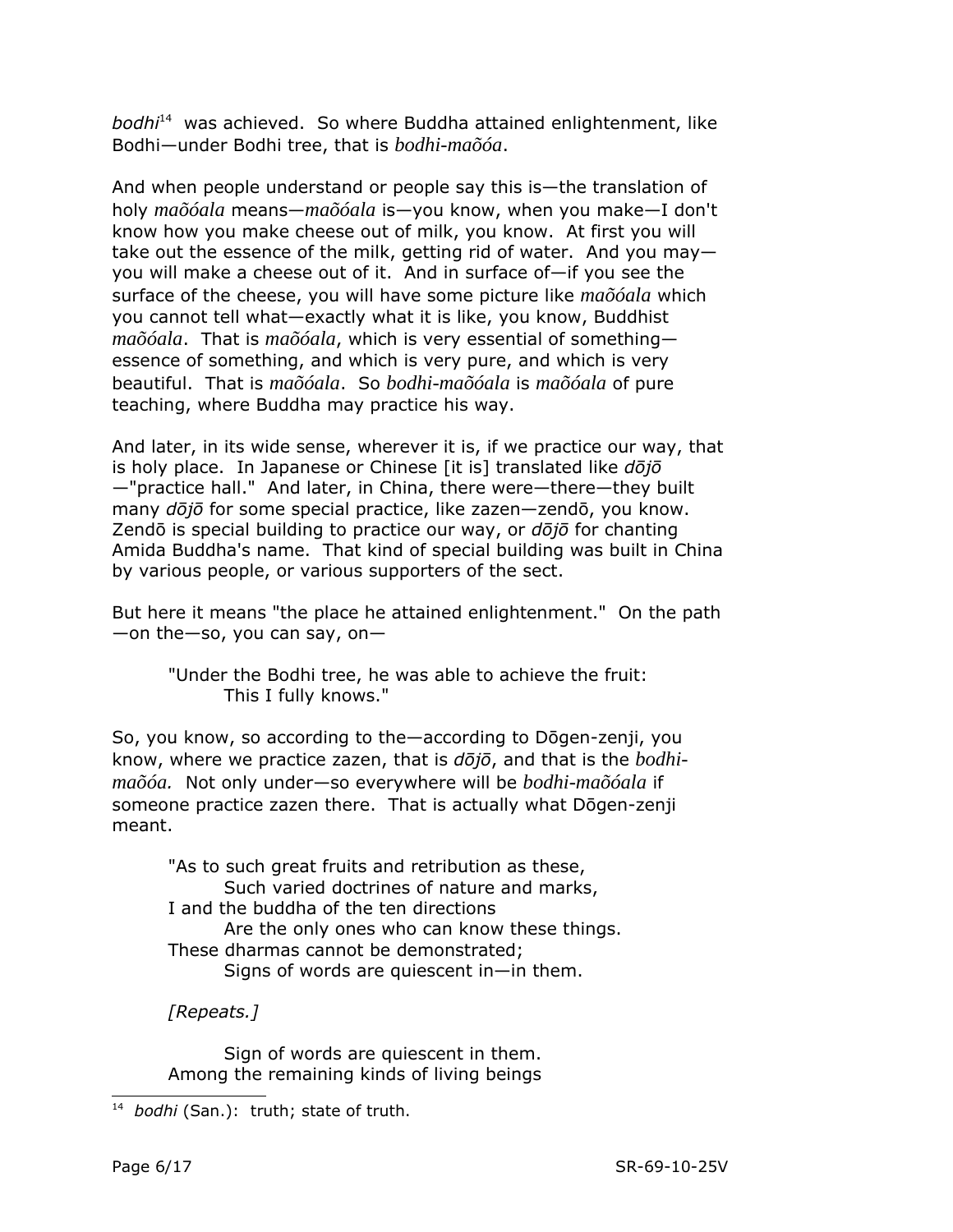## There are none who can understand them—"

It is impossible to understand fully because it is something beyond signs of words. And yet, you know, wherever we are, there is way, there is dharma. That is actual renunciation, because we cannot stick to human nature or buddha-nature. Human nature—if you say "human nature," no, that is buddha-nature. If you say "buddhanature," no, that is human nature. You shouldn't be discouraged, you know, by your human nature. You shouldn't be attached to buddhanature. That is renunciation from buddha-nature and human nature.

If—if un- [partial word]—if you understand, and if you practice our way in that way, there is the Buddha's teaching in its true sense, which is beyond signs of words.

"Signs of words are quiescent in them."

This is, I think, good words. I didn't, you know, I didn't know. This is also famous words.

[Suzuki-rōshi whispers to himself in Japanese.] *Jaku metsu.* [15](#page-6-0)

[Laughs.] In Japan, when we have funeral service—funeral procession, we have four banners. In one of them it says, "Death"—or "Death and extinction." "With death and extinction, we enjoy"—or, "We enjoy death and extinction." So [laughs] some people may think Buddhists like death and extinction. They [may say]: "Buddhism is very—very, very negative," you know. "Buddhist has very negative attitude." But *jaku* is "calmness," and *metsu* is "extinction." The calmness as dead person. And extinction of all the desires, like dead person. And we enjoy this.

But it—it does not mean to annihilate all our desires, you know. It means to go beyond those desires, or to go beyond even the extinction of all desires, or Buddha, who—or arhatship. That is real extinction of everything.

"Sign of words are quiescent—quiescent in them."

This is, I think, some words you should, you know—you should remember. And you should study thoroughly what will be the—the state of absolute calmness.

"Among the remaining kinds of remaining beings

<span id="page-6-0"></span> $15$  Suzuki-rōshi is saying a Japanese term to himself (sounding as if he is trying to translate it). He customarily had dictionaries and other reference materials close at hand when giving lectures on the *Lotus Sūtra*, so he probably had a Japanese version of the text.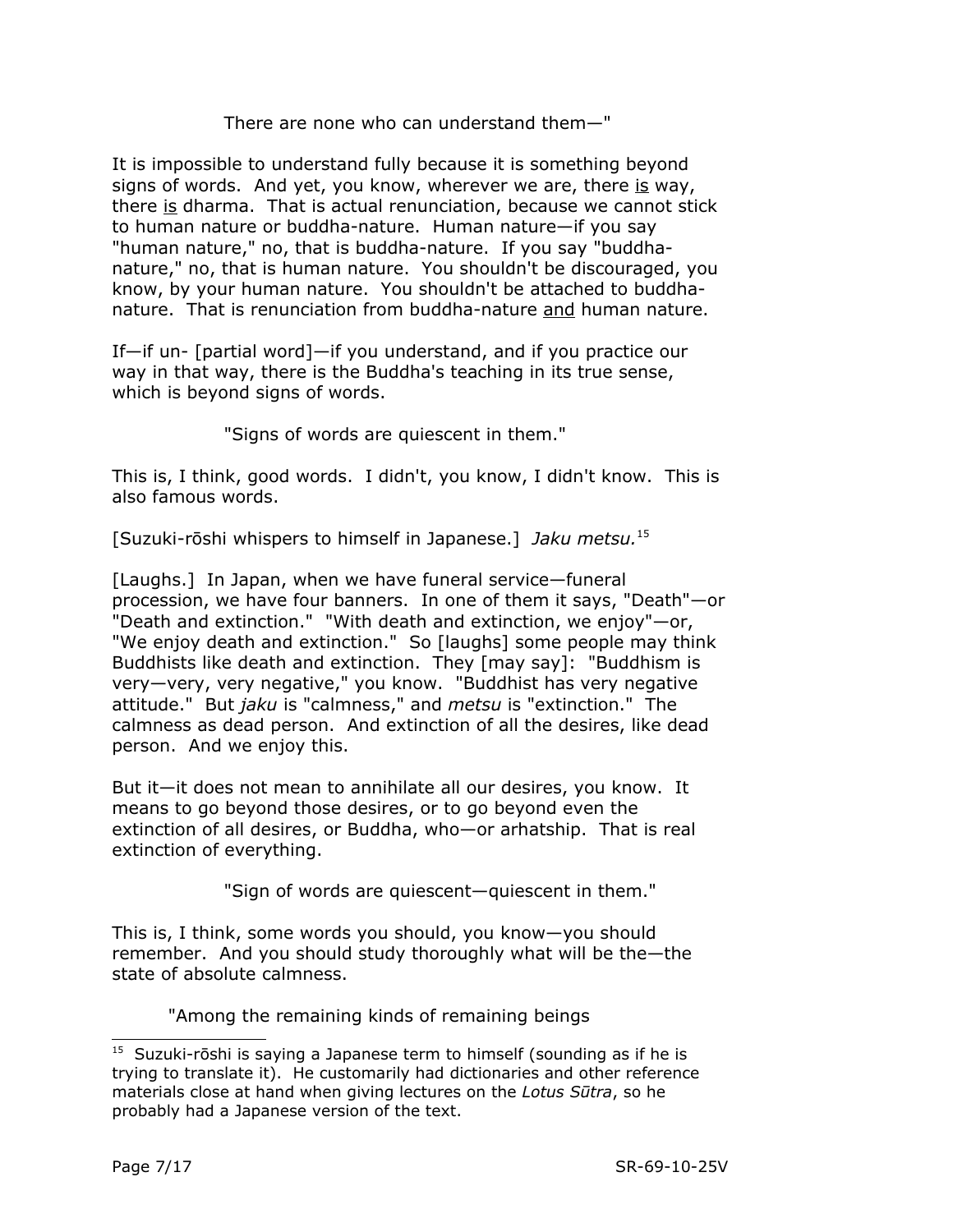There are none who can understand them, Except for multitude of bodhisattvas Whose power of faith is firm.

*[Repeats.]*

Except for multitude of bodhisattvas Whose power of faith is firm."

"Except [for] bodhisattvas," you know, because this is, maybe because of this is the sūtra for Mahāyāna Buddhist, or this teaching is for bodhisattvas, you know. This is actually express bodhisattva's mind or Mahāyāna spirit. So Mahāyāna students may understand it, it says. There is some, you know—some discrimination: Mahāyāna or Hīnayāna. But this is the sūtra which was set up by Mahāyāna Buddhist. I don't know who did it, but it can't be helped to have some discrimination.

So Dōgen, you know, make this kind of understanding one step further, where there is no Mahāyāna or Hīnayāna teaching.

> "Except for the multitude of bodhisattvas Whose power of faith is firm."

So bodhisattva's, you know, way is to have strong faith in our buddhanature. By the way, I was very much interested in the discussion we have last four days—[October] 24<sup>th</sup>. Dōgen-zenji, you know, talks talked about that kind of things in *Shōbōgenzō,* so I, you know—I felt as if we have many Dōgen-zenji here [laughs] talking about same thing.

"The multitude of Buddha's disciple Formerly made offering to the buddhas. All their outflow now exhausted, They inhabit this last body. Such men as these, Their strength—their strength inresistible—inresistible—

*[Repeats.]*

The multitude of the Buddha's disciple Formerly made effort [offering] to the buddha. All their outflow now exhausted, They inhabit this last body. Such men as these, Their strength—their strength irresistible—"

This is, you know, actually this part [is] talking about *shrāvaka*s—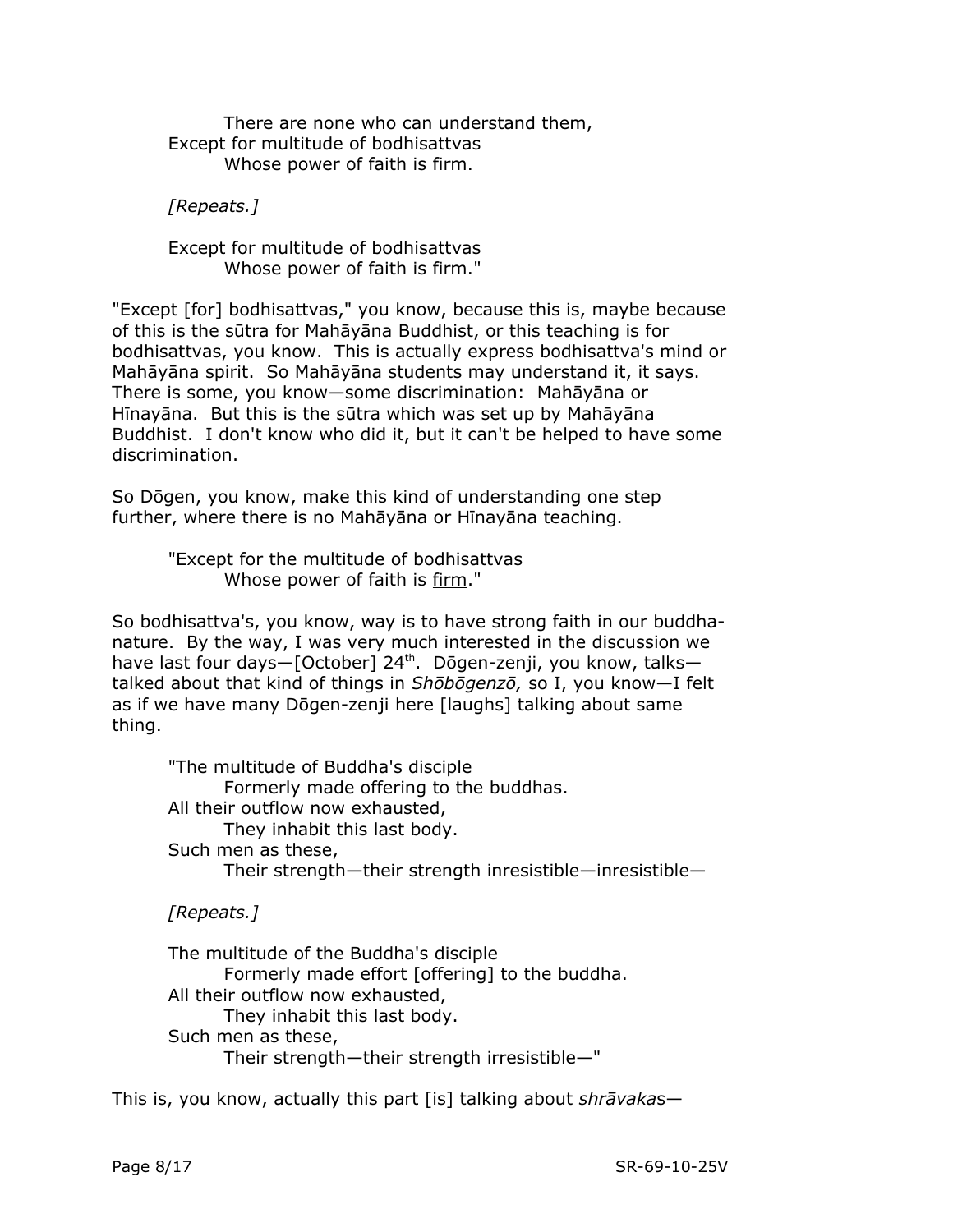Buddha's disciples who attained arhatship, or *pratyekabuddha*s, which is called Hīnayāna Buddhist. "The multitude of the Buddha's disciple"—"Buddha's disciple" sometime—"Buddha's disciple" in this sūtra means sometime *shrāvaka*s, and sometime—sometime include *pratyeka* too, and sometime means Buddha's disciple who were intimately served him, or some—sometime Buddha's disciple when—in this sūtra when they say "Buddha's disciple," he may be a priest, in contrast with layman. So *shrāvaka* or *bhikshu* [16](#page-8-0) *… [Sentence not finished. Tape turned over.] …* or some "hearer" sometime, in general. So I don't know exactly who they are when they say here "Buddha's disciple." If I check Sanskrit words, maybe I can tell.

"The multitude of the Buddha's disciple—"

Maybe Buddha's—"hearer of the Buddha's teaching," especially *shrāvaka*s and *pratyeka—shrāvaka*s and *pratyeka*.

> "Formerly made offering to the buddhas. All their outflow now exhausted—"

This is actually *arhat*, who has no evil desires.

"They inhabit this last body."

So those who have fruit of practice—

"Such men as these, Their strength is irresistible—"

Although, you know, their strength is wonderful—irresistible, even so, they will not understand it as long as they have dualistic idea, or as long as they try to attain something.

"Even if they filled the world, If all were like Shāriputra—"

Shāriputra is now the—now representing all, you know, disciple who have—who had dualistic understanding—

"If all were like Shāriputra— And if, exhausting their thoughts, all together calculated, Could not fathom the Buddha's knowledge."

The Buddha's knowledge, in its true sense, is not knowledge who can understand in term of words or sign.

"Even if they filled the ten directions,

<span id="page-8-0"></span><sup>16</sup> *bhikshu*: monk; beggar; fully ordained member of a *sangha*.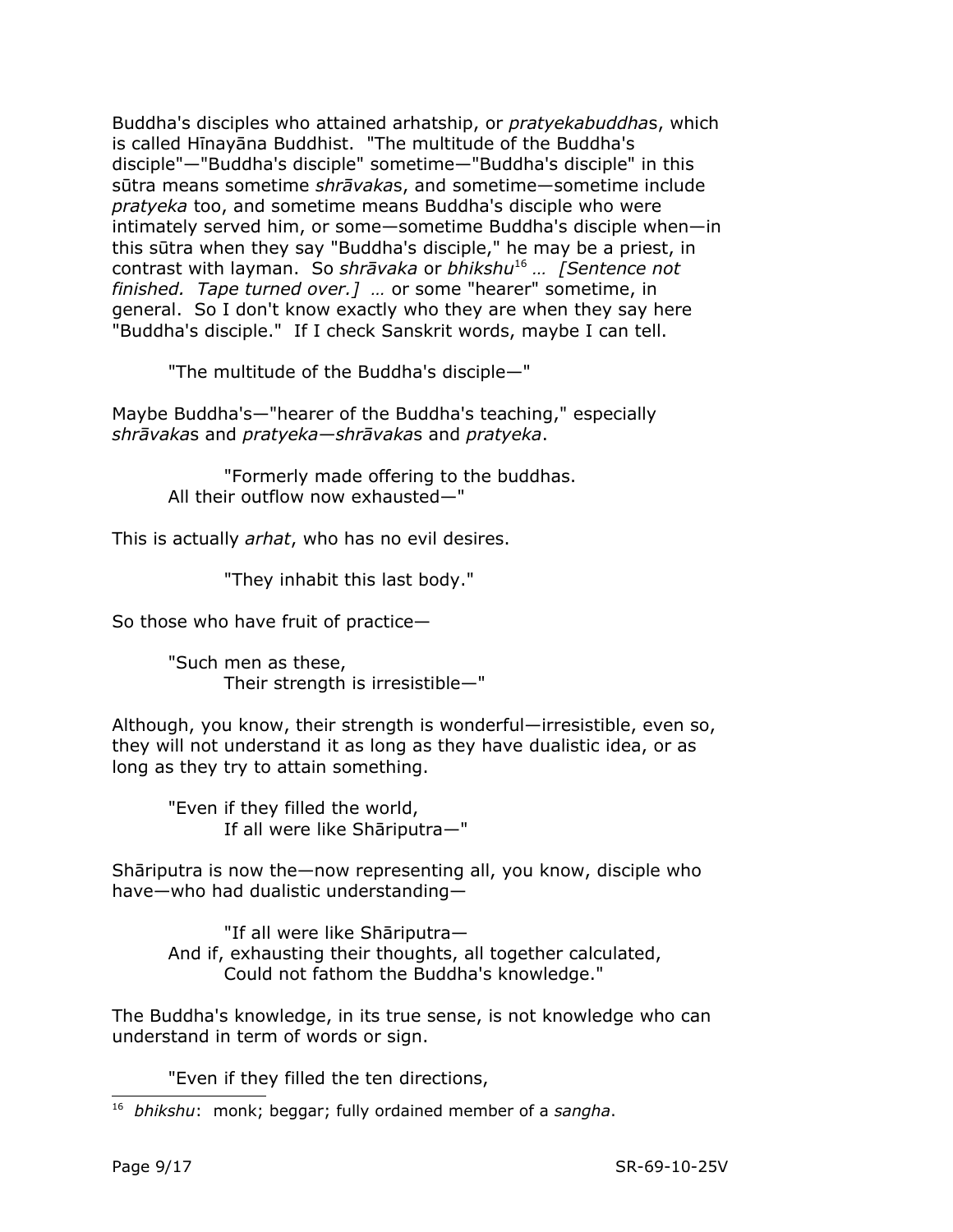All of them like Shāriputra And the remaining disciples, If, further, filling the *kùetra*s of ten directions—"

*Kùetra*s means "area" or "country."[17](#page-9-0)

"—filling the *kùetra*s of ten directions And exhausting their thoughts, they were to calculate together they were to calculate together, They still could not know it. If *pratyekabuddha*s of sharp intelligence, Inhabiting a final body without outflows, Are to fill even—were to fill even the zephyrs [spheres?] of the ten directions, In their number like to bamboo groves, And if, putting their minds together For millions of incalculate *kalpa*s, They wish to think on the real knowledge of the Buddha, They [there] would be none who could know the slight slight portion of—thereof."

"Inhabiting final body without outflows"—this is actually means *arhat*. "Without outflows"—"outflows" means, you know—this is a kind of special term—who have no desires—who have no—who keep precepts perfectly—who keeps perfect precepts without—without outflows. They are not like basket [laughs], you know, or they are not old container which has many—which leaks a lot [laughs]. That is actually what it means.

And next part:

# "If bodhisattva who were recently launched their thoughts towards—"

Excuse me.

"If bodhisattva who have recently launched their thoughts Who have made offering to—who have made offering to countless buddhas, Who understand fully the direction of the various doctrines, And who also can well preach the dharma—who also can well preach the dharma, Were, in the manner of ears of hemps, bamboo, and rice, To fill the *kùetra*s of the ten directions, And if, with one mind and by resort to their suitable wisdom subtle wisdom,

<span id="page-9-0"></span><sup>17</sup> *kùetra*s (San.): literally, "field"; buddha-field.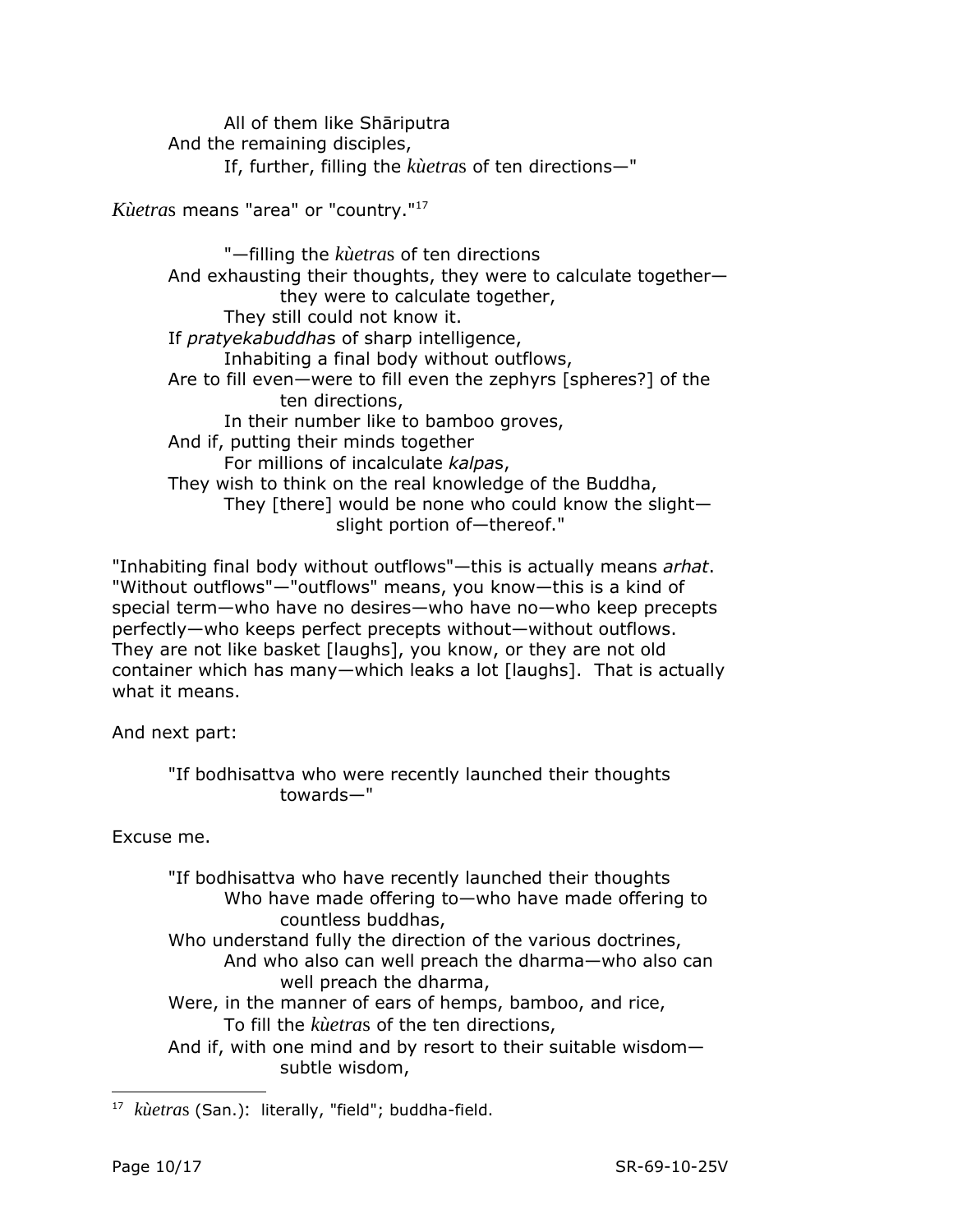For *kalpa*s as numerous as Ganges sand, They were all to think and calculate together, They still could not understand the Buddha's knowledge."

Same thing as I read it [already].

"If bodhisattvas who do not backslide—"

"Backslide" is, you know—it means that if you really, you know, experience something in its true sense, if that experience is very natural, and very accurate, and outcome of the—your buddha-nature, that experience will never die. It is part of Buddha's—Buddha's himself's life.

And this is very true. For an instance, you know, you may—you don't know actually why you came to Tassajara, maybe. Maybe some of you think, "I—for this reason I came to Tassajara. For this reason I am practicing here," you may say. But, you know, things does not happen as you expect [laughs]—as you think, you know, as you expected. As I said, even though, you know, you have full under- [partial word]—explanation of the enlightenment experience, the experience—enlightenment [laughs] experience you have will not be the same as you thought before you attain enlightenment. But actually, the reason why is actually it is not you who [laughs], you know—originally it was not you who was practicing zazen. Who was practicing to zazen, according to Dōgen? Buddha was practicing zazen, not you.

So accordingly, what you will have as a result will not be the same thing as your small mind expected. If something like that happen, as a result of pure practice, as a result of real practice, that result will not vanish at all because that is so—Dōgen-zenji said, "Wisdom seek for wisdom." Buddha, you know—because of Buddha, Buddha will appear. So Buddha, you know, result [in] Buddha. Same Buddha will be resulted.

So, "Wisdom seek for wisdom." That kind of wisdom is wisdom who who—which has no slide-back. Some attainment you attained with some intention, you know, will slide back when your intention is not so strong any more. That is a kind of dualistic attainment you attain by your small mind.

So the point is when you practice real practice, you should give up all the selfish idea. You should just practice zazen for sake of zazen. You should be completely involved in, in other word, practice—whatever practice it may be. That is the point, and that is the practice—the attainment. No slide-back. This is important—*futaiten*[18](#page-10-0)—important

<span id="page-10-0"></span><sup>18</sup> *futaiten* (Jap.): not to regress from a realm one has attained.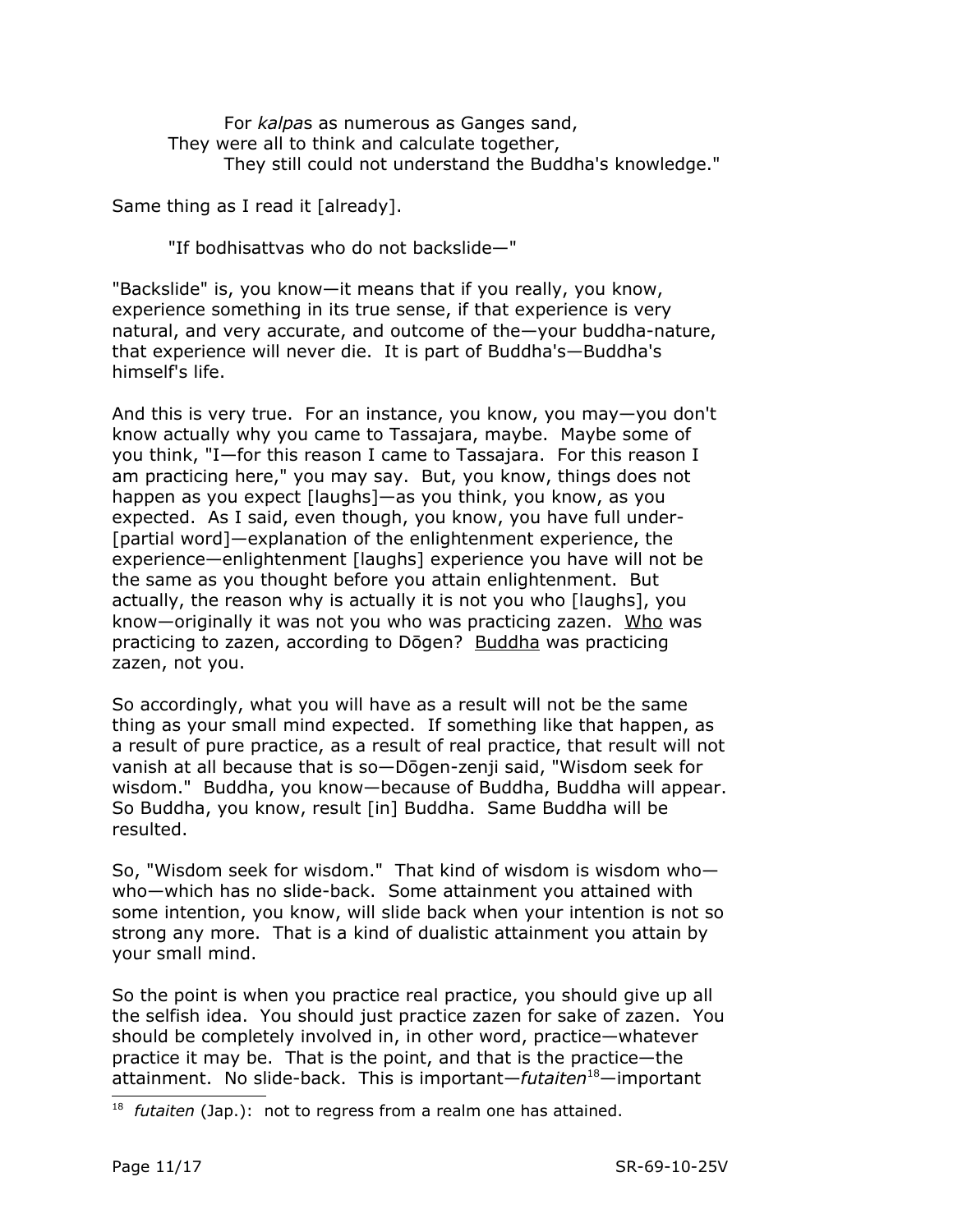words—words.

"If bodhisattvas who do not backslide, In number like to Ganges sands, Were with one mind—were with one mind to think and seek together, They still could not know it. I further proclaim to you, Shāriputra, That that which is without outflows—that which is without

outflows, beyond reckoning and discussion, The extremely profound and subtle dharma, I have already got completely. Only I know its mark, As do the buddha—buddhas of the ten directions."

He says:

"As to the—as—"

Excuse me.

"As do the buddha of ten directions.

Only I know its marks, its feature, its, you know, its way—how exist.

Excuse me, I must repeat it:

"I further proclaim to you, Shāriputra, That that which is without outflow, beyond reckoning and discussion, The extremely profound and subtle dharma, I have already got completely. Only I know its marks—only I know its marks, As do the buddhas of the ten directions."

Sometime he says "only I," but sometime he says "the buddhas of the ten directions," or sometime he refers to Buddha in future, like Maitreya Buddha. But when we say "Maitreya Buddha," there is no other Buddha. When we say "Shākyamuni Buddha," there is no other Buddha than Shākyamuni Buddha. When you say, "I am Buddha," there is no other Buddha. That is our understanding. Each buddha include the rest of the buddha. So [it seems that] there may be many Buddhas at the same time, [but] actually there is one Buddha in reality, you know.

So one and many: We have one buddha and many buddhas. There is no contradiction when we understand in this way. Did you understand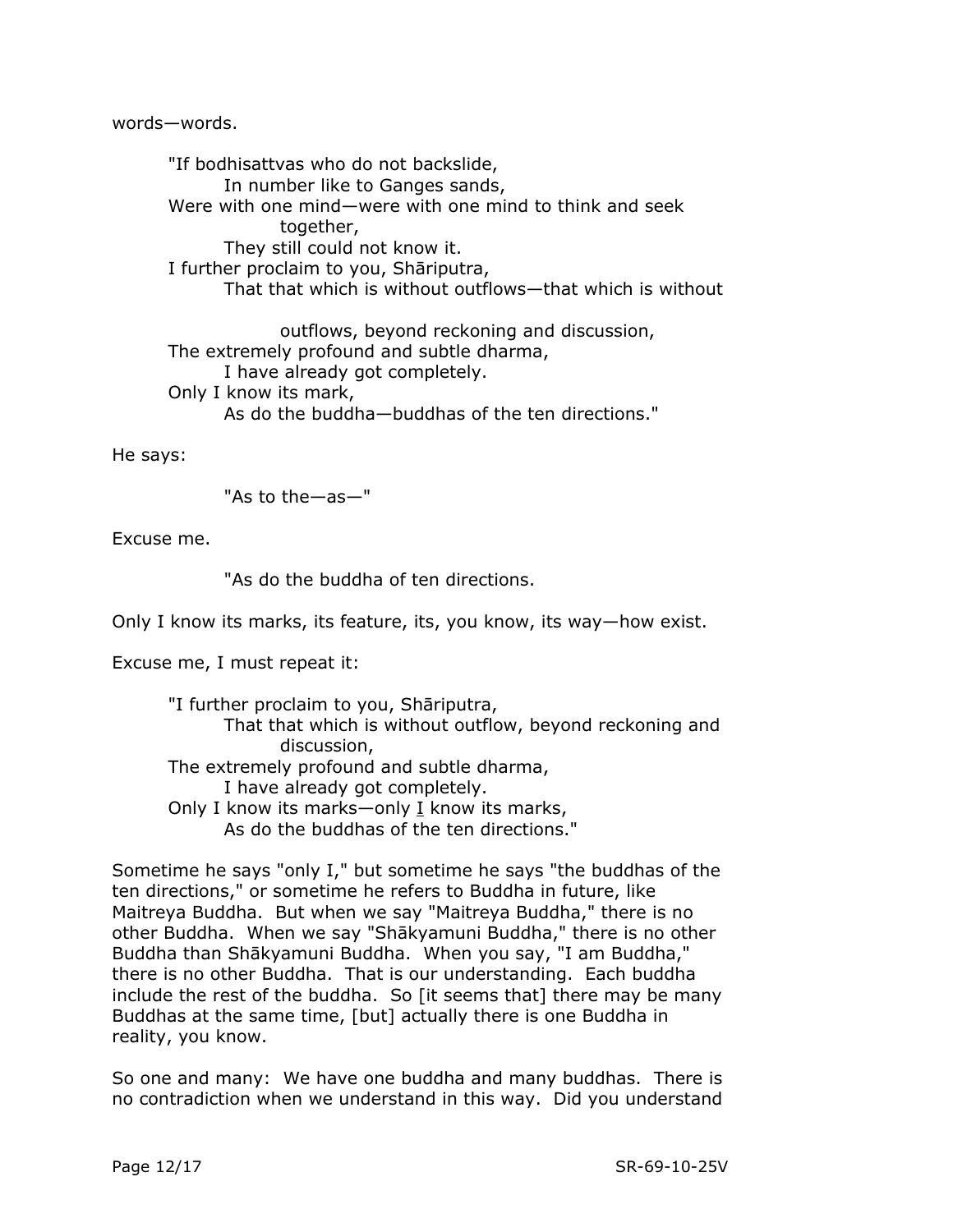[laughs]? There is no contradiction. Many would—yes, many would [say], "One Buddha, yes, only one Buddha." Two buddhas? "Yes, two buddhas. Three buddhas, yes." [Laughs.] There is no contradiction. This is, you know, how we understand Buddha.

So this kind of understanding comes out of our real practice. So he [says]:

"As do the buddhas of the ten direction."

And now there are many buddhas who understand this sūtra.

"Shāriputra, it is to be known That the Buddha—Buddha's words are without discrepancy—discrepancy—"

Buddha's words—no discrepancy, you know. Buddha's words is always one, you know. There is no discrepancy. There is no gap to insert some personal opinion.

"That towards the dharma preached by the Buddha One should evince the strength of great faith."

This is maybe a kind of faith, but the faith which is more—most realistic and most mystical [laughs] and most realistic, most profound and most common.

"After the World-Honored One's dharma has subsisted long—"

Here, you know, it—it makes strong and wise sense.

"After the World-Honored One's dharma has subsisted long, He must preach the truth."

I don't know who he is, you know. He must preach the truth because there are many dharmas, many buddhas. He must preach the truth.

"I proclaim to the multitude of voice-hearers—"

This is *shrāvaka*s.

"And to those who seek the vehicle of conditioned perceivers—"

This is *pratyekabuddhas.* 

"That I am the one who shall cause they cast off—"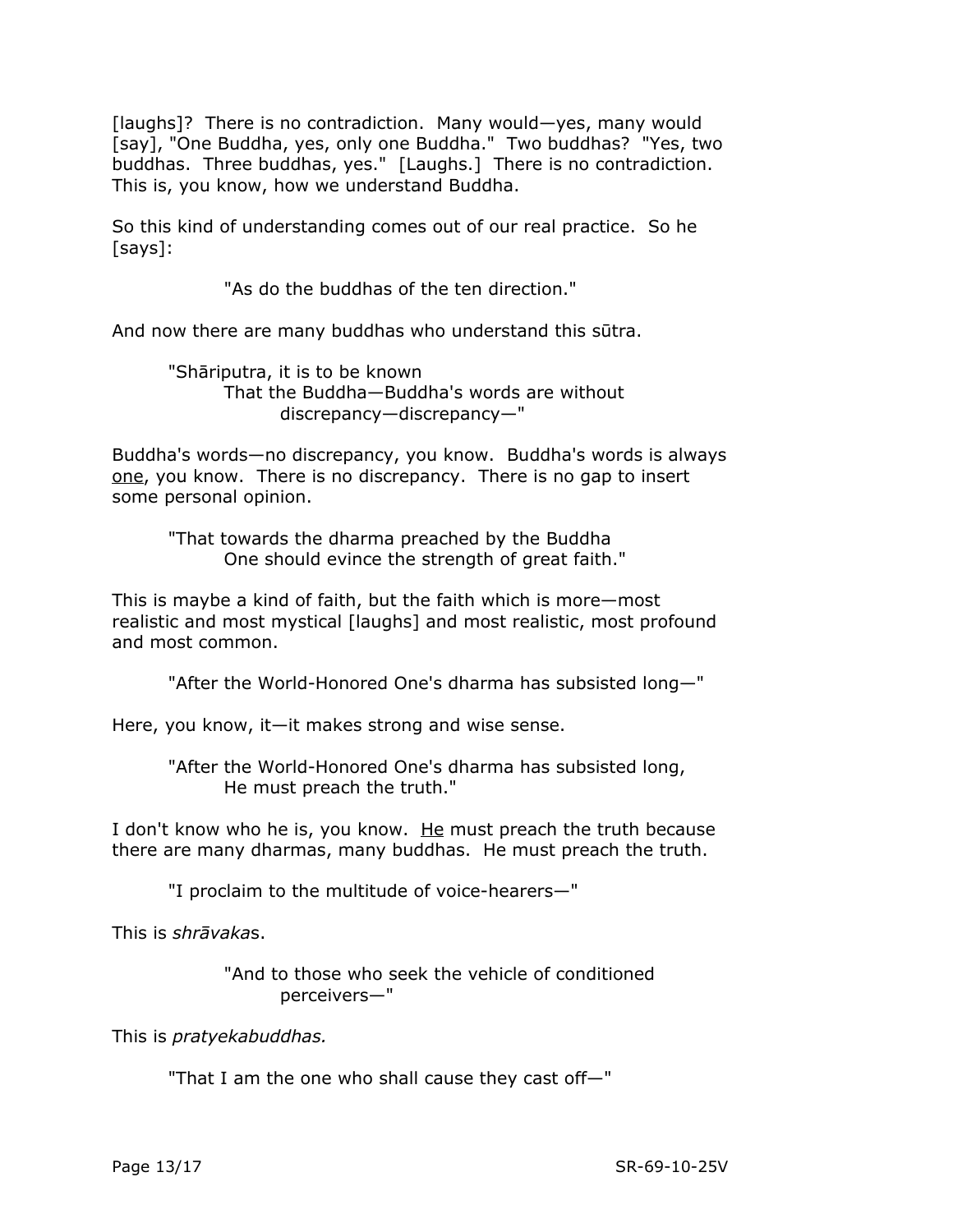Ah, excuse me.

"That I am the one who shall cause them to cast off the bonds of suffering And to stain—to attain nirvāna.

*[Repeats.]*

I proclaim […] That I am the one who shall cause them to cast off the bonds of suffering And to attain nirvāna. The Buddha, by the power of expedient devices, Demonstrates the teaching of three vehicles."

"Three vehicles" means bodhisattva vehicle, and *shrāvaka*'s vehicle, and *pratyeka* vehicle. *Pratyeka* is the second, and bodhisattva vehicle is the first, and *shrāvaka*'s—shrāvaka's vehicle is the third.

"Demonstrates the teaching of the three vehicles. The living beings who are attached to this object and that—"

"To this object or the other," maybe.

"Living beings who are attached to this object and that, He attracted, thus enabling them to extract themselves."

Ah. Excuse me.

"—enabling them to extricate themselves."

This is the end of the—the stanza form of precedent part of the sūtra.

Oh. Do you have some questions?

Through this kind of Mahāyāna teaching, Zen, you know, practice resulted. I think we have to know this kind of sophisticated explain- [partial word]—expressing of the teaching. The opposite way is Zen [laughs]:

"What is Buddha?" [Laughs.] "Cats and snake." [Laughs.]

"What is Buddha?" "A beautiful stone by the stream [laughs], like this," you know.

That is Zen way. But underlying spirit is not so—it is beautiful, you know, and the Buddhism is so simple it can be just one word. *Hai.*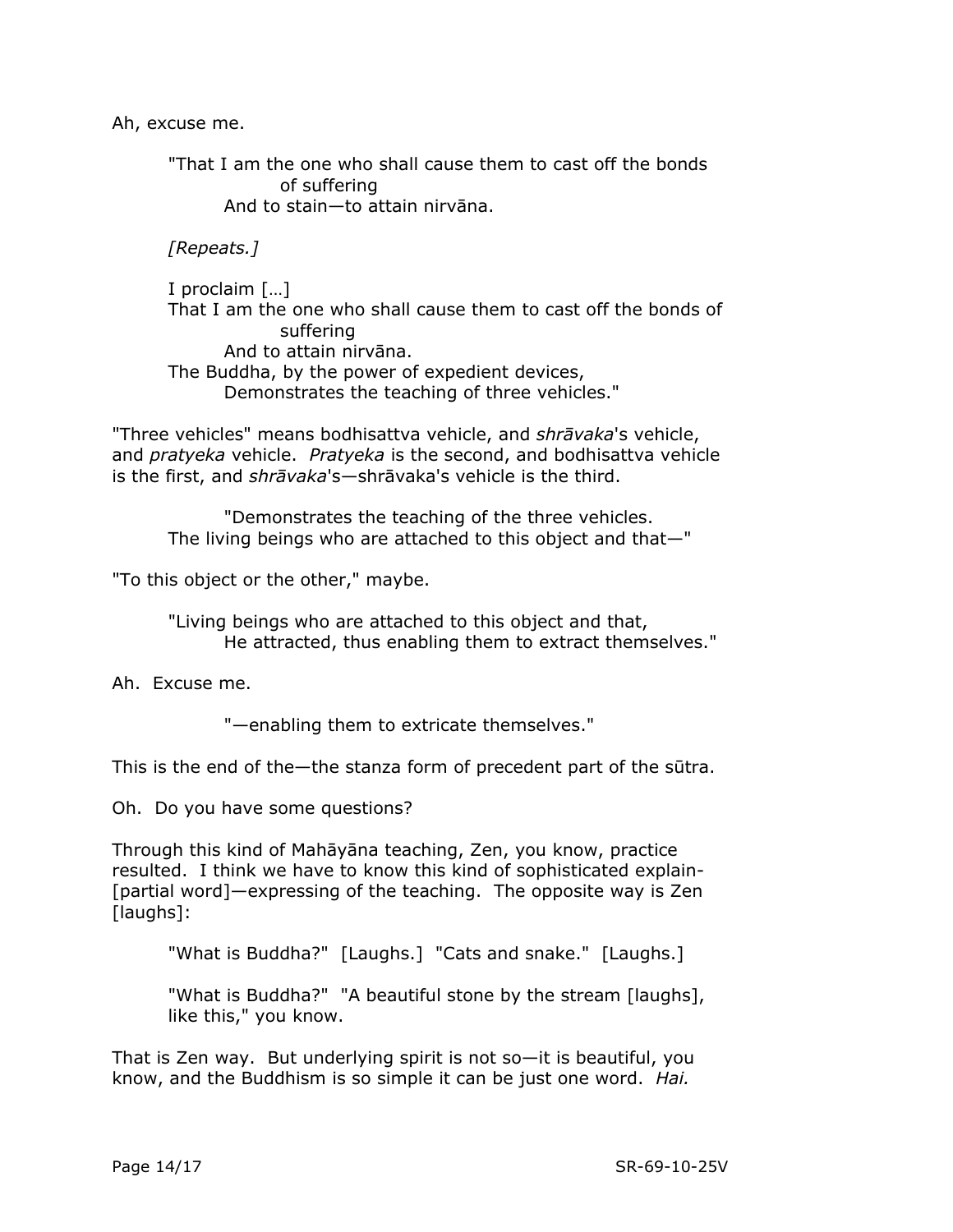## **Student A:** Is the *Lotus Sūtra* a Mahāyāna text?

**Suzuki-rōshi:** Yes. The, you know, the—

**Student A:** It paints a picture of—of Buddha as kind of a superman, and a kind of a state which is pretty unattainable. And in my past experience, that was a Hīnayāna kind of an approach.

#### **Suzuki-rōshi:** No.

**Student A:** And I wonder how. Could you explain that for me?

**Suzuki-rōshi:** Oh, I explained it in last training period about that: the history of, you know, how historical—idea of historical Buddha developed into Mahāyāna Buddha, like Nirmānakāya, Sambhogakāya, and Dharmakāya Buddha. Like Christianity, you know, Buddhism extended, you know—idea of Buddha extended.

You may think it is—it is no so realistic, you know—Mahāyāna Buddhism is not so realistic. But it is more realistic than [laughs] than Hīnayāna, Theravāda Buddhism.

At first, you know, Buddhism—Buddha just helped his disciples and people, you know. The teaching may be teaching of Buddha or teaching for disciples. But in Mahāyāna Buddhism it include understanding of Buddha, and also the understanding of disciples' nature, which is called buddha-nature and which is actually one, not different.

So scale is more greater, and understanding is more deeper. Of course, Buddha himself [gave] that kind of teaching, you know. But for his disciple, you know, Buddha is someone who helped him, that's all, you know. So for Mahāyāna teaching, Buddha is something beyond historical Buddha, which contains truth within himself—not just hist- [partial word]—human being—not—not just a hero or a special kind of hero. More innate nature of him, or more fundamental, general human nature was found in him. That was development of the Buddhist thought from Hīnayāna to Mahāyāna. *Hai.*

**Student B:** Rōshi, did the Theravādans use the name—they use the term Hīnayāna, or is that a Mahāyāna—?

**Suzuki-rōshi:** No, I don't think so. Theravāda: Jōza-bu. [19](#page-14-0) It means a group of priests who un- [partial word]—who knows—who remembers Buddha's words, and later, you know, who make—made some system to the words so that they can remember—easily remember it: putting number to the teaching, or, you know,

<span id="page-14-0"></span><sup>&</sup>lt;sup>19</sup> Jōza-bu (Jap.): One of the schools of Hīnayāna Buddhism.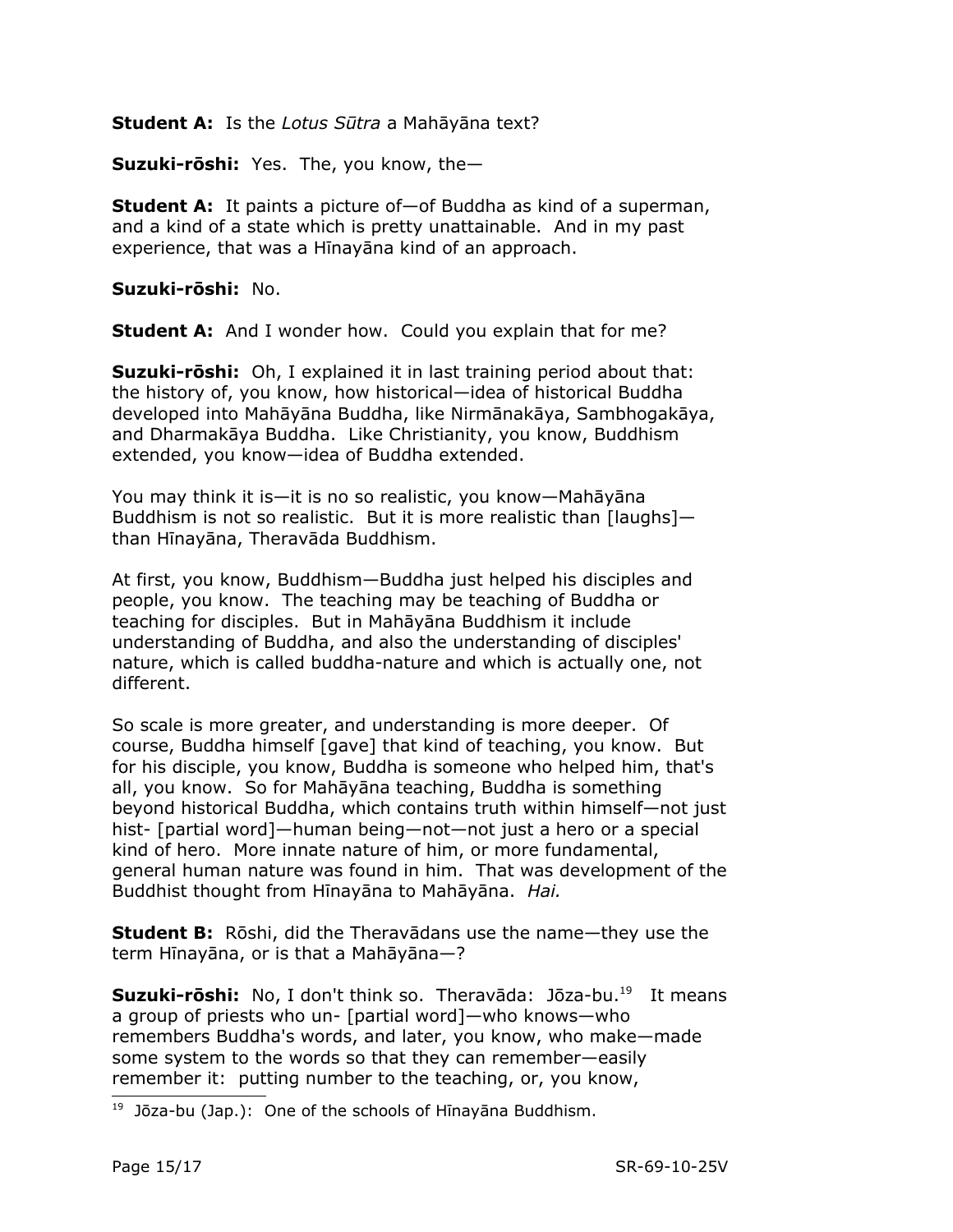correcting same kind of words in one place—classifying his teaching, you know. And that is what he—they did later.

So the Buddha's actual teaching silted down, you know, [to the] bottom of the [laughs] container, and they attach to the silt of the [laughs] drinking. And they called—this is, you know—it is easily to understand, easily to study because it is—it was organized in some particular way so that we can remember it easily—so that we can understand it easily in term of dualistic, you know, sense. But it is, at the same time, to kill the life of, you know, actual teaching.

So Buddhist became more and more, you know, rigid and confined in some, you know, container. He—"This is Buddhism." That was not so healthy development of the teaching. So Mahāyāna Buddhist, you know, started to—to get the teaching out of the container and make it flow all over. And this is—they started stirring up the water. "This is the teaching [laughs]—true teaching. And you have study this." That is more Mahāyāna teaching. *Hai.*

**Student C:** Skillful means—if nobody understands something such as [suchness?] Mahāyāna, and distinction between Mahāyāna and Hīnayāna—is skillful means that nobody can understand it?

**Suzuki-rōshi:** Skillfulness actually means—may mean, you know usually may mean something [as a] means to point out something something—some first principle or to give guidance to—to go to the goal, you know. That is skillfulness. And according to Mahāyāna idea, the sele- [partial word]—the teaching Buddha gave to his disciple is means, you know, for some special person, not truth itself. It is so, but it is so—when some hasty person who understand Mahāyāna, you know, [may say]: "Mahāyāna is something more than," you know, "more advanced teaching than Hīnayāna teaching because Hīnayāna teaching is just skillful means of—skillful, but means of to guide his disciple to the goal," you know. "Skillful means. Skillful. But it is just means of to give guidance to—to the goal. It is like a finger to point out the moon." In this way, you know, hasty Mahāyāna Buddhist may understand. And when they say Hīnayāna, you know, "Small Vehicle," actually most, maybe, most people understood in that way in comparison to Hīnayāna—in comparison to Mahāyāna. But, you know, more advanced understanding of it is skillful means itself is the First Principle.

So we have to accept Hīnayāna teaching with Mahāyāna spirit. That is more advanced understanding.

**Student D:** Are all means skillful [2-4 words unclear].

**Suzuki-rōshi:** Yeah, if you understand more completely, you know, it